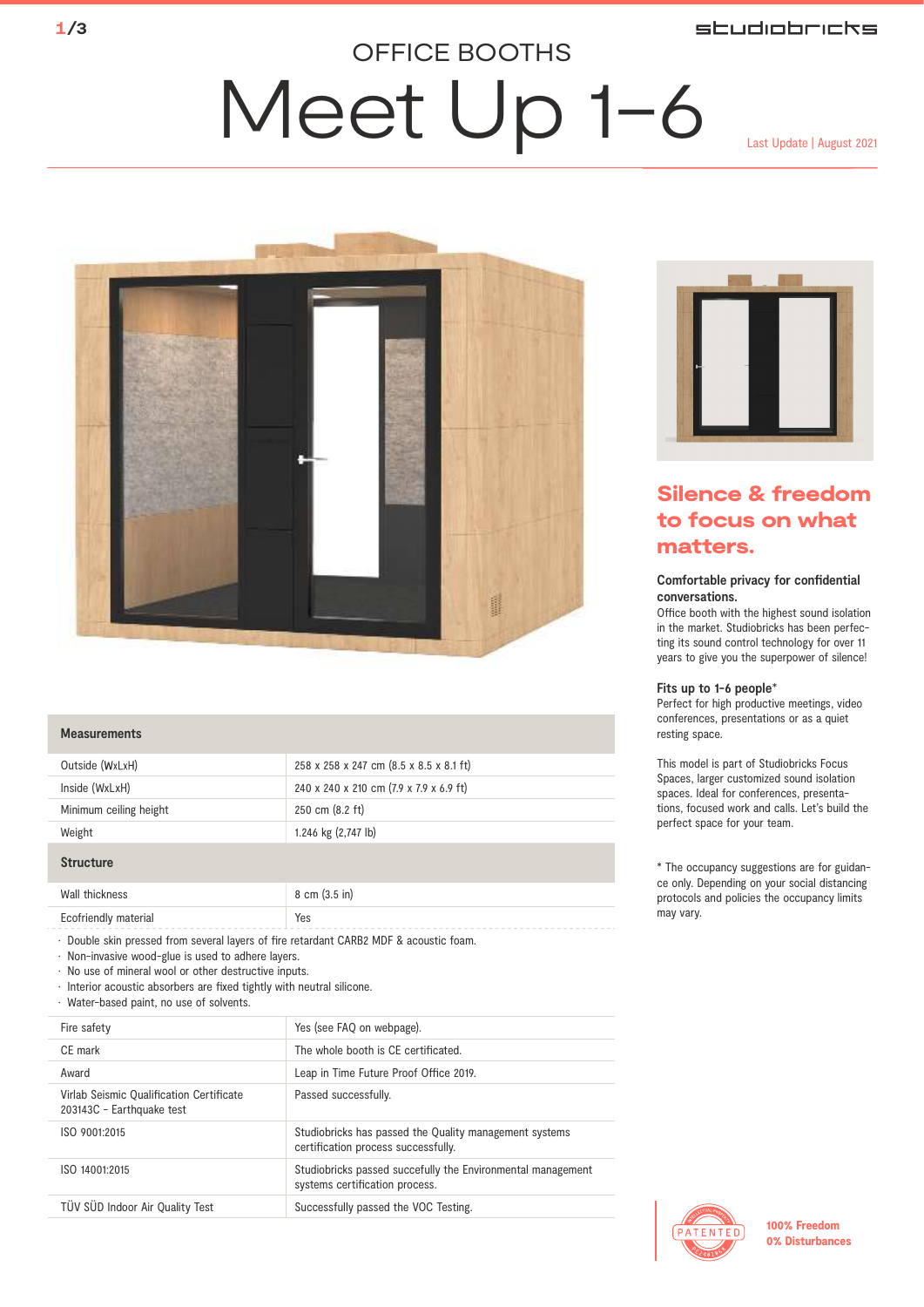## OFFICE BOOTHS

## studiobricks

# Meet Up 1-6

### Isolation

|                                                                                                | Two-way sound isolation   | Yes                                             |
|------------------------------------------------------------------------------------------------|---------------------------|-------------------------------------------------|
|                                                                                                | Acoustic measurement (dB) | 45 dB (view report from independent laboratory) |
| Dloggant room againstice bu the use of engelel againstic charakers funtil as 0.0 (depending an |                           |                                                 |

Pleasant room acoustics by the use of special acoustic absorbers (until  $\alpha_w$  0.9 (depending on the frequency) sound absorption coefficient (DIN EN ISO 354).

• Sound control glass door with dark grey aluminium frame and temperature/sound edge spacer. Block of silent laminated safety glass with air chamber 3+3+16+5+5 mm (0.1+0.1+0.6+0.2+0.2 in). With acoustic sealing through lifting up the door handle.

### **Standard Configuration**

|                            |                                                                                                                                                                                                                                                                                                                               | 15                                                                            |
|----------------------------|-------------------------------------------------------------------------------------------------------------------------------------------------------------------------------------------------------------------------------------------------------------------------------------------------------------------------------|-------------------------------------------------------------------------------|
| Color                      | White (RAL 9016), dark grey between windows (RAL 7016).<br>WITHE<br>ANTHRACITE T                                                                                                                                                                                                                                              | Standarized level diffe<br>10<br>5<br>$\mathbf{0}$<br>125<br>250<br>63<br>100 |
| Acoustic absorber          | Recycled PET. Light grey.<br>LIGHT GRAY P                                                                                                                                                                                                                                                                                     | Frequency, f (Hz) -<br>60                                                     |
| 1 Sound control glass door | 90 x 210 cm (35.4 x 82.7 in) right-hinged door, opening to the out-<br>side. Anthracite aluminum frame with a block of silent laminated<br>safety glass and temperature/sound edge spacer and air chamber:<br>3+3+16+5+5 mm (0.1+0.1+0.6+ 0.2+0.2 in). Acoustic sealing. Position<br>of door and windows can be interchanged. | 50<br>40<br>30                                                                |
| 3 Sound control windows    | 90 x 210 cm (35.4 x 82.7 in) with anthracite aluminum frame with a<br>block of silent laminated safety glass and temperature/sound edge<br>spacer with air chamber 3+3+16+5+5 mm (0.1+0.1+0.6+0.2+0.2 in).<br>Position of door and windows can be interchanged.                                                               | Standarized level difference, DnT (dB)<br>20<br>10                            |
| Power connection           | 7 Power outlets: 3 outlets in an electricity column and 4 outlets<br>through floor outlet cover box. Almost all country plugs available.<br>Black connection cable 3 m length for power supply.                                                                                                                               | $\bf 0$<br>125<br>63<br>250<br>100<br>Frequency, f (Hz) -                     |
| Soundproof ventilation     | 2 Active soundproof ventilation mufflers on the roof. Extremely<br>quiet. Regulable speed. Connected to the occupancy sensor.                                                                                                                                                                                                 |                                                                               |
| Integrated lighting        | 4 LED ceiling lights, connected to the occupancy sensor. Switch<br>and regulation control on electricity column. 1620 Im per LED light.                                                                                                                                                                                       |                                                                               |
| Wi-fi/mobile               | Wi-fi and cellular signals pass properly so that all devices can be<br>used normally.                                                                                                                                                                                                                                         |                                                                               |
| Carpet                     | Anthracite bound. Permanently antistatic.                                                                                                                                                                                                                                                                                     |                                                                               |
| <b>Optional Equipment</b>  |                                                                                                                                                                                                                                                                                                                               |                                                                               |
| Lacquer color              | Ask us for other RAL or special finishing (chrome, copper, metallic)<br>WITHE<br>LAKE<br>SKY<br>STONE<br>CANE<br>CORAL<br>MUUTARD<br>CLAY                                                                                                                                                                                     |                                                                               |

|                                           | SHADOW<br>ANTHRACITE ANTHRACITE T<br>CHARCOAL<br>MAI LOW<br>AIR                                                                        |
|-------------------------------------------|----------------------------------------------------------------------------------------------------------------------------------------|
| Laminate                                  | WAI NUT<br>OAK<br>MAPI F<br>GRAY<br>POI AR WHITE                                                                                       |
| Acoustic absorber color                   | <b>LIGHT GRAY</b><br><b>ASPHALT</b><br>DARK GRAY<br>GRFFN<br><b>I AVENDER</b><br><b>BROWN</b><br>PI AIN RROWN<br><b>BLUE</b><br>ORANGE |
| Customized height                         | Height can be increased or decreased in steps of 5 cm. Maximum<br>internal height 330 cm.                                              |
| Additional glass door                     | Sound control door 90 x 210 cm (cross-ventilation)                                                                                     |
| Wheelchair accesible glass door with ramp | Ramp: 92 cm (36.2 in) width. Glass sound control door 92 cm (36.2 in)<br>width, 80 cm (31.5 in) inside width.                          |
| Left-hand opening                         | Yes, opening to the outside.                                                                                                           |
|                                           |                                                                                                                                        |

### Measurements







100% Freedom 0% Disturbances